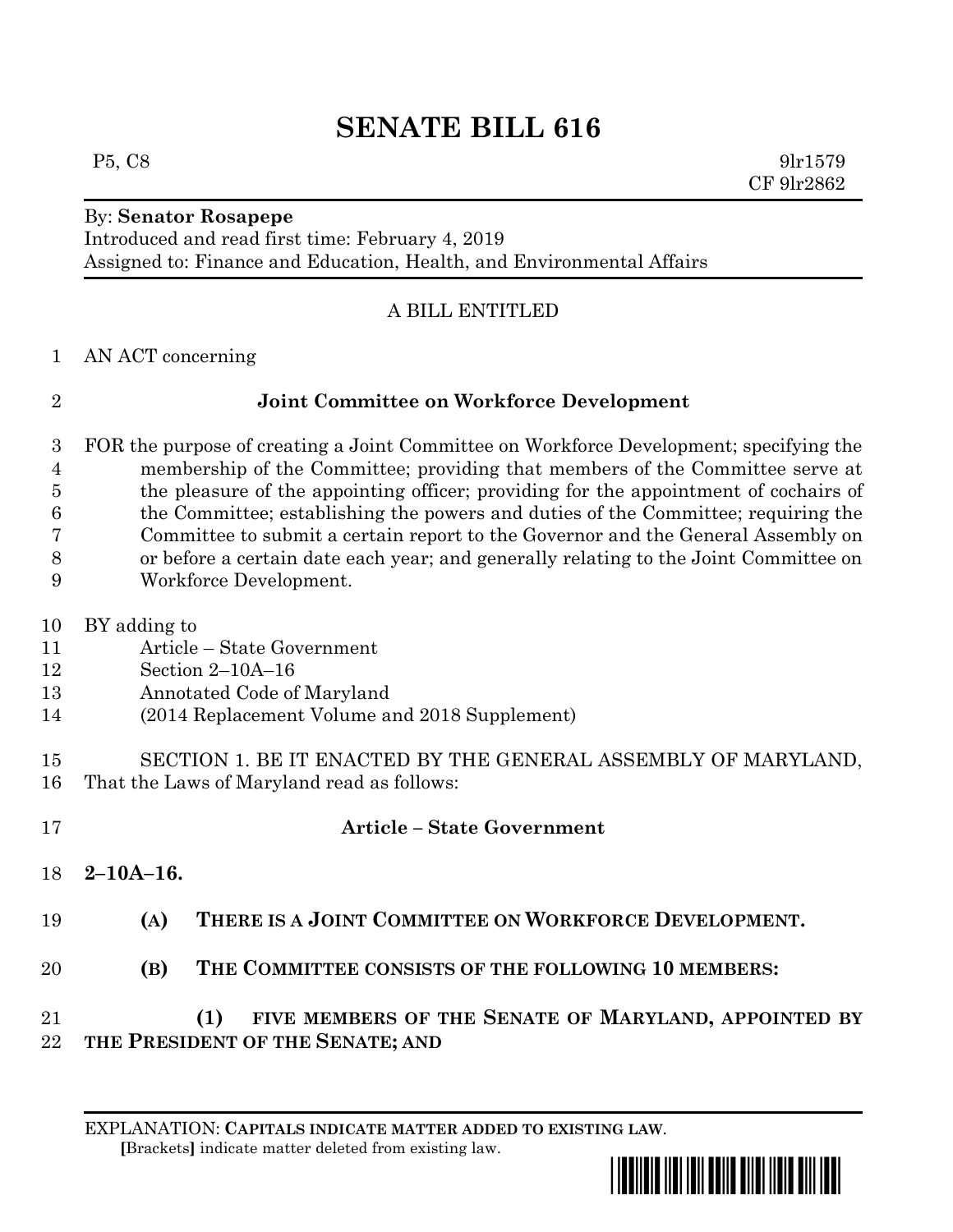**(2) FIVE MEMBERS OF THE HOUSE OF DELEGATES, APPOINTED BY THE SPEAKER OF THE HOUSE.**

 **(C) THE MEMBERS OF THE COMMITTEE SERVE AT THE PLEASURE OF THE PRESIDING OFFICER WHO APPOINTED THEM.**

 **(D) THE PRESIDENT AND THE SPEAKER SHALL APPOINT A SENATOR AND A DELEGATE, RESPECTIVELY, EACH TO SERVE AS COCHAIR.**

**(E) THE COMMITTEE SHALL:**

 **(1) EVALUATE THE CONDITION OF MARYLAND'S PUBLIC AND PRIVATE SECTOR WORKFORCE;**

**(2) MONITOR WORKFORCE SKILLS SHORTAGES;**

 **(3) IDENTIFY STRATEGIES TO EXPAND EMPLOYMENT OPPORTUNITIES AND INCREASE INCOME FOR MARYLANDERS THROUGH WORKFORCE SKILLS POLICIES;**

 **(4) MONITOR WORKFORCE EDUCATIONAL TRAINING FUNDED ON A FEDERAL, STATE, AND LOCAL LEVEL AND IN THE PRIVATE SECTOR; AND**

 **(5) REVIEW AND EVALUATE THE EFFECTIVENESS OF PROGRAMS, POLICIES, AND PRACTICES, INCLUDING:**

 **(I) CAREER AND TECHNOLOGY EDUCATION PROGRAMS IN PUBLIC SCHOOLS AND INSTITUTIONS OF POSTSECONDARY EDUCATION;**

**(II) YOUTH APPRENTICESHIP PROGRAMS; AND**

- **(III) GENERAL APPRENTICESHIP PROGRAMS.**
- **(F) THE COMMITTEE SHALL HAVE REVIEW OVER:**
- **(1) CAREER AND TECHNOLOGY EDUCATION PROGRAMS;**

 **(2) WORKFORCE PROGRAMS UNDER THE MARYLAND HIGHER EDUCATION COMMISSION;**

- **(3) THE MARYLAND APPRENTICESHIP AND TRAINING PROGRAM;**
- **(4) THE GOVERNOR'S WORKFORCE DEVELOPMENT BOARD; AND**